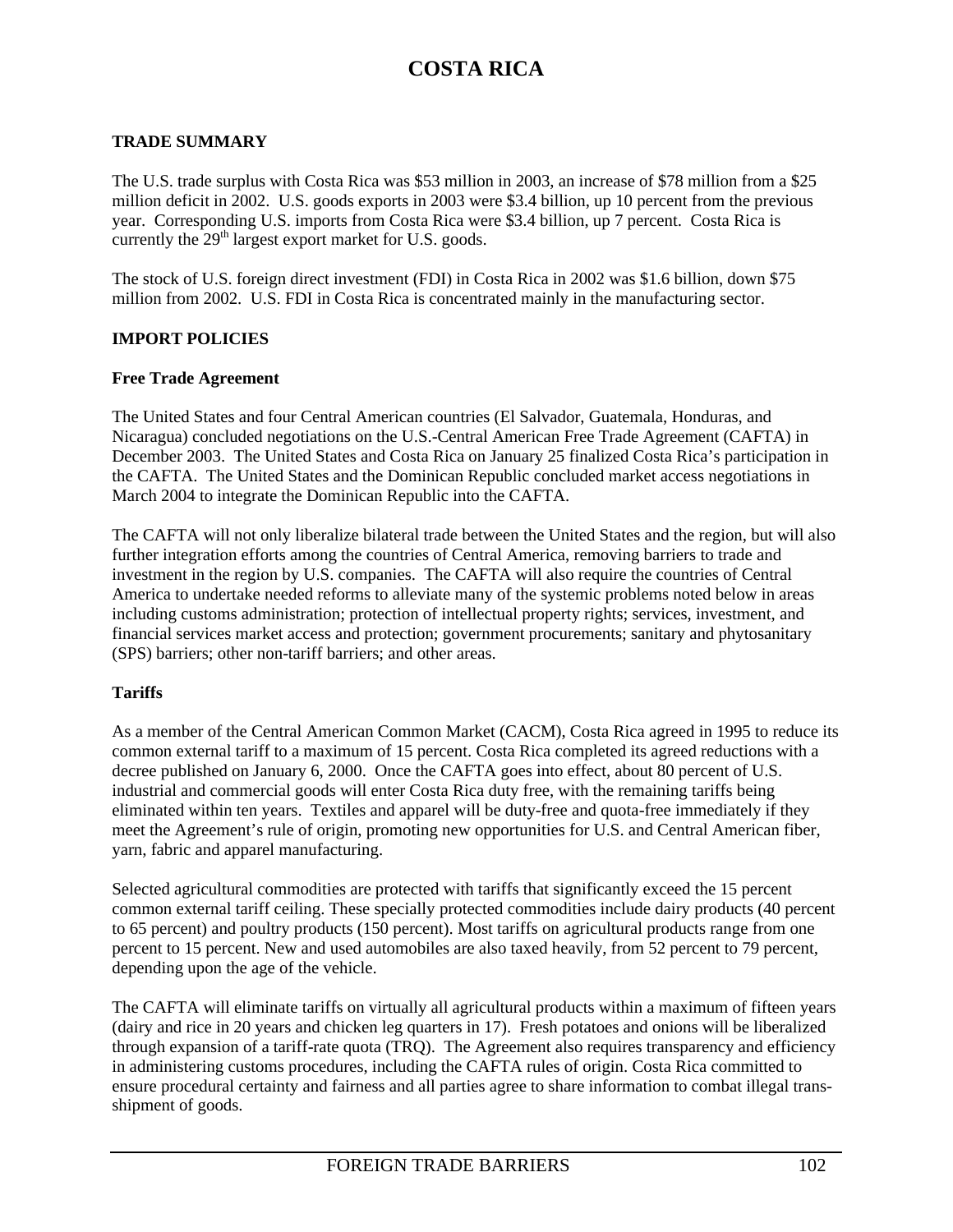### **Non-tariff Measures**

Costa Rica levies a sales tax of 13 percent on most goods and services, whether locally produced or imported. A variable selective consumption tax is also applied to many locally produced goods and to about half of all products imported. Among the highest taxed items are arms and ammunition (75 percent), costume jewelry (50 percent), fireworks (50 percent), new and used vehicles (variable), and wine and beer (40 percent). A bill currently in the Costa Rican Legislature contemplates the enactment of a value-added tax.

A U.S. company has expressed concern about the way Costa Rican Customs determines the model year for imported vehicles, which the company believes applies a different standard to non-U.S. auto manufacturers in the Costa Rican auto market.

### **STANDARDS, TESTING, LABELING AND CERTIFICATION**

The process for obtaining standard sanitary and phytosanitary documentation can often be cumbersome and lengthy. Importers of U.S. rice, onions, and potatoes have experienced difficulty in gaining entry for their shipments. There have been allegations that officials of the Ministry of Agriculture have delayed issuance of standard sanitary/phytosanitary (SPS) documentation to protect domestic farmers. The shipments have eventually been allowed to enter, but the delays have resulted in lost earnings for the shipments' owners. Costa Rican customs procedures remain complex and bureaucratic despite recent laws and improvements such as the establishment of an electronic "one-stop" import and export window significantly reducing the time required for customs processing. CAFTA provisions will require that Costa Rica recognize the U.S. inspection system for meat and poultry.

Currently, all foods, pharmaceuticals, agricultural goods, and chemicals and cosmetics for human and animal consumption, locally produced or imported, must be tested and certified by the Ministry of Health before they are allowed to be sold. A system of standards exists, but lack of adequate laboratory testing equipment and funds prevents effective local controls being implemented. Costa Rica requires instead that all imported products be certified safe and allowed for sale in the country of origin. Effective December 24, 2003, Costa Rica temporarily banned import of U.S. beef due to reports of BSE in the United States.

Under the CAFTA, Costa Rica agreed to apply the science-based disciplines of the WTO Agreement on Sanitary and Phytosanitary Measures, and will move toward recognizing export eligibility for all plants inspected under the U.S. food safety and inspection system. In May 2003, Costa Rica issued a decree allowing for the certification of an inspection system to replace a regulation that required poultry export plants to be inspected and approved by the Costa Rican Government. However, Costa Rican inspectors had not approved the USDA veterinary inspection system as of December 6, 2003.

When the United States and Central America launched the CAFTA negotiations, they initiated an active working group dialogue on SPS barriers to agricultural trade that met alongside the negotiations to facilitate market access. Through the work of this group, Costa Rica committed to resolve specific unjustified measures restricting imports from the United States. The SPS Working Group remains committed to continue working on resolution of outstanding issues even after the negotiations concluded.

#### **GOVERNMENT PROCUREMENT**

In recent years, a growing number of U.S. exporters and investors are reporting unsatisfactory experiences when responding to Costa Rican government tenders. For example, the Government of Costa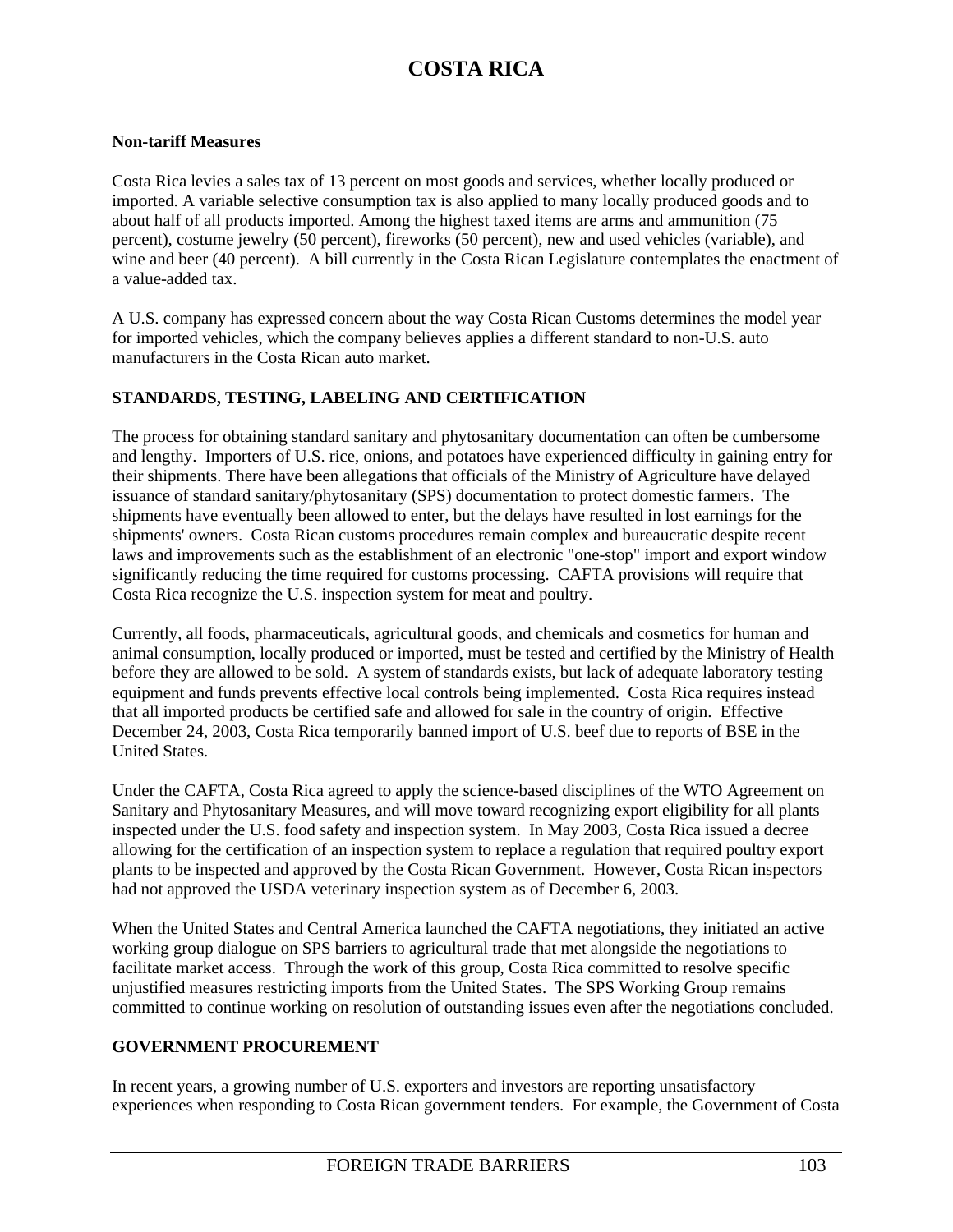Rica (through the Comptroller General) and large state-owned enterprises have occasionally annulled and re-bid tenders after the financial analysis was completed and awards granted. The Government of Costa Rica has also substantially modified tender specifications midway through the procurement process. The bidders in these cases were forced to bear the costs associated with these changes. Costa Rica is not a party to the WTO Agreement on Government Procurement.

Under the CAFTA, U.S. suppliers would be granted non-discriminatory rights to bid on contracts from most Central American government entities, including key ministries and state-owned enterprises. The CAFTA requires fair and transparent procurement procedures, such as advance notice of purchases and timely and effective bid review procedures. The CAFTA anti-corruption provisions ensure that bribery in trade-related matters, including in government procurement, is specified as a criminal offense under Central American and U.S. laws.

### **EXPORT SUBSIDIES**

Incentives for non-traditional exports, including the remaining tax credit certificates (CATs) formerly granted, were phased out in 1999. Tax holidays are still available for investors in free trade zones, unless tax credits are available in an investor's home country for taxes paid in Costa Rica. The CAFTA will require the elimination of WTO-illegal export subsidies.

# **INTELLECTUAL PROPERTY RIGHTS (IPR) PROTECTION**

Inadequate enforcement of Costa Rica's intellectual property laws (IP) remains a U.S. concern. However, in recognition of improvements by the Costa Rican government to IPR laws and enforcement in April 2002 the United States moved Costa Rica from the Special 301 Priority Watch List to the Watch List, where it remains. While many elements of Costa Rican intellectual property laws appear to be consistent with TRIPS obligations, the country's criminal codes have certain weaknesses that limit effective deterrence of intellectual property crimes. Among the important steps the Costa Rican government has taken recently to improve intellectual property protection are increased raids on companies, the formation of an inter-governmental intellectual property rights commission, and the training of judges and prosecutors on intellectual property laws.

Costa Rica is currently in the process of making meaningful changes to its existing IP laws. The United States hopes that changes will include increasing criminal penalties and removing the "insignificance" provisions of the criminal code relating to IP violations. Although an improved IP legal regime may be established by early 2004, serious concerns are still present about the Costa Rican authorities' ability to adequately prosecute IP crimes.

The CAFTA provisions will strengthen Costa Rica's IPR protection regimes to conform with, and in many areas exceed, WTO norms and will criminalize end-user piracy, providing a strong deterrence against piracy and counterfeiting. The CAFTA will require all member countries to authorize the seizure, forfeiture, and destruction of counterfeit and pirated goods and the equipment used to produce them. It will also mandate both statutory and actual damages for copyright infringement and trademark piracy. This serves as a deterrent against piracy, and ensures that monetary damages can be awarded even when it is difficult to assign a monetary value to the violation.

## **Copyrights**

Costa Rica's copyright law is generally adequate, but not uniformly enforced. The copyright regime was revised in 1994 to provide specific protection for computer software and in 1999 to protect integrated circuit designs. The Legislative Assembly ratified the WIPO Copyright Treaty and the WIPO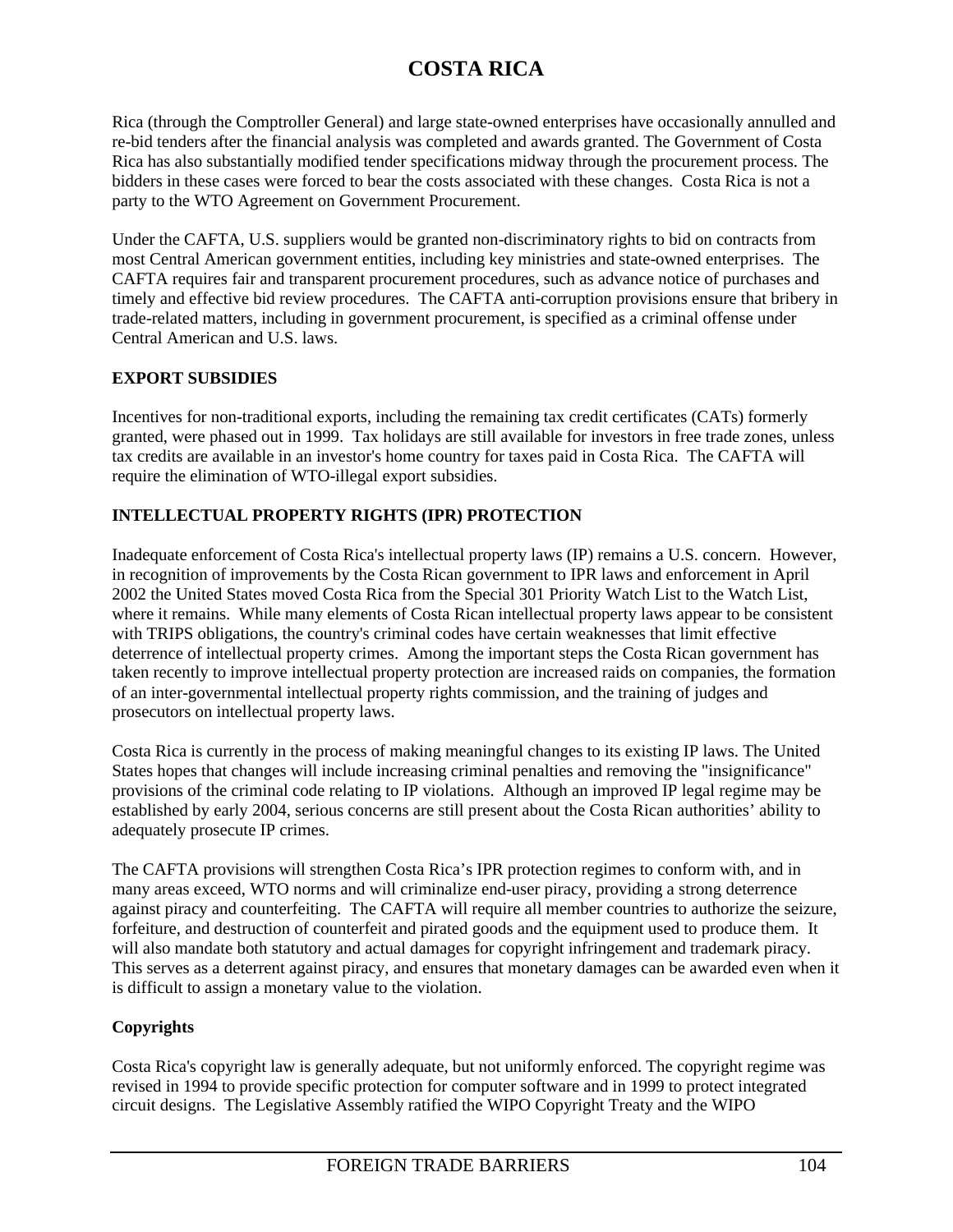Performances and Phonograms Treaty at the end of 1999. Piracy of satellite television transmissions by the domestic cable television industry has been curtailed, but some apartment buildings and hotels, particularly in areas not served by major cable service providers, continue to engage in satellite signal piracy. Unauthorized sound recordings, videos and computer software are also widespread, although some progress has been made in reducing their presence in the market. Efforts in copyright protection are significantly hindered by the lack of adequate funding and personnel committed to IP enforcement. The CAFTA enforcement provisions are designed to help reduce copyright piracy.

### **Patents**

The Legislative Assembly ratified reforms required by the Paris Convention for the Protection of Industrial Property in 1995. The patent law extended the term of protection for a patent from 12 years to 20 years from the date of the filing of the application for all inventions. Problems remain, however, for pharmaceutical companies seeking to protect the use of data submitted for regulatory approval, in that such data are not being protected from unfair commercial use by unauthorized third parties. Costa Rica has committed under the CAFTA to protect test data and trade secrets submitted to the government for the purpose of product approval. This data will be protected against unfair commercial use for a period of 5 years for pharmaceuticals and 10 years for agricultural chemicals. Also, although there is no effective means of providing protection for plant varieties in Costa Rica's TRIPS Agreement, the CAFTA obligations require that Costa Rica accede to the UPOV Convention (International Union for the Protection of New Varieties of Plants, 1991) by June 1, 2007.

## **Trademarks**

Counterfeiting of well-known trademarks occurs frequently in Costa Rica. Legal recourse against these practices is available in Costa Rica, but may require protracted and costly litigation. Costa Rican authorities have recently intensified efforts to raid businesses and confiscate property, especially clothing, which is infringing on registered trademarks. The CAFTA enforcement provisions are designed to help reduce copyright piracy.

## **SERVICES BARRIERS**

Costa Rica's insurance, telecommunications, electricity distribution, petroleum distribution, potable water, sewage, and railroad transportation industries are state monopolies. In addition, there are restrictions on the participation of foreign companies in some private sector activities, such as customs handling, medical services, and other professions requiring Costa Rican registration and long-term residency of the persons providing the services. Under the CAFTA, Costa Rica will accord substantial market access in services across their entire services regime, subject to very few exceptions. For Costa Rica, liberalization in insurance will be achieved through a phased-in approach with an initial opening at entry into force, the vast majority of the market open by 2008, and a total opening by 2011. In addition, Costa Rica made specific commitments to gradually open its telecommunications market in three key areas - private network services, Internet services, and wireless services – and committed to establishing a regulatory framework to help foster effective market access.

Costa Rica has ratified its commitments under the 1997 WTO Financial Services Agreement and accepted the Fifth Protocol of the GATS. Under this agreement, Costa Rica committed to allow foreign financial service providers to establish 100 percent owned bank subsidiaries in Costa Rica to provide lending and deposit-taking services, leasing services, credit card services, and financial information services. Costa Rica made no commitments in the WTO for the provision of securities trading, underwriting services, or any type of insurance services. However, the CAFTA will provide for openings in all these areas (insurance openings to be phased in as noted above).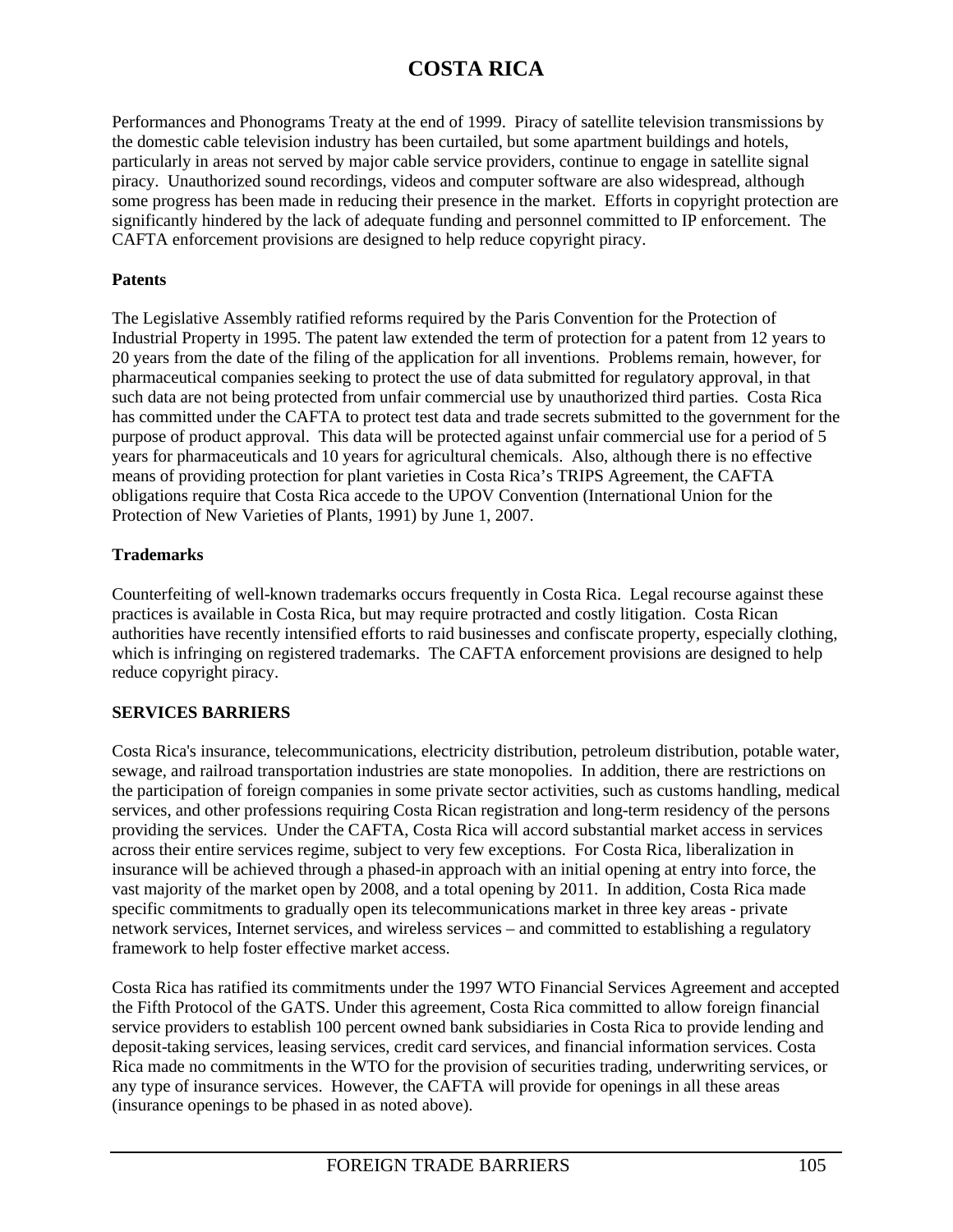Since 1995, private commercial banks have been permitted to offer checking accounts and savings deposits of less than 30 days and, since 1996, to access the Central Bank's discount window. However, private commercial banks are required to open branches in rural areas of the country or to deposit with the Central Bank 17 percent of their checking account deposits for state-owned commercial banks that have rural branches in order to qualify for the benefits of the law. The CAFTA will ensure that foreign banks are treated under the same rules as domestic banks.

Costa Rican regulations restrict the ability of certain professions to practice on a permanent basis in Costa Rica. For example, medical practitioners, lawyers, certified public accountants, engineers, architects, teachers, and other professionals must be members of an officially recognized guild (colegio) which sets residency, examination, and apprenticeship requirements. However, under the FTA Costa Rica did agree to allow the provision of certain professional services on a reciprocal basis and also agreed to provide for temporary licensing of professional services.

### **INVESTMENT BARRIERS**

The slow pace of Costa Rica's legal system (a commercial dispute within the Costa Rican legal system can take an average of 10 years to be resolved) has been cited as an investment barrier by many U.S. investors. Another concern to existing and potential U.S. investors is the frequent use of "recursos de amparo" before the Costa Rican Constitutional Court, which are challenges to review the possible illegality of acts by the authorities or to review the constitutionality of legislation and regulations. Although these measures are generally seen as pro-investor, such challenges have been used at times to slow procedures and hinder the quick resolution of disputes.

Costa Rica's constitution and the expropriation law make clear that expropriations are to occur only after full advance payment is made. The law applies to Costa Ricans and foreigners alike.

While electrical generation and distribution remain a state monopoly, an electricity co-generation law enacted in 1996 allowed some private-sector participation (limited to 15 percent of the total market) in the production of electricity, but not in its transmission. This law has since been modified to permit the private construction and operation of plants under build-operate-transfer (BOT) and build-lease-transfer (BLT) mechanisms, but the operator must have at least 35 percent Costa Rican equity. Legislative proposals to open the electricity and telecommunications sectors to investment and competition were abandoned in 2000 in the wake of large-scale demonstrations against reform and a Constitutional Court ruling against specific legislation under discussion. Existing private power producers have had their longterm, fixed-rate contracts challenged by certain Costa Rican governmental organizations, but these contracts have been honored. Several U.S. investors have recently noted serious difficulties executing contracts made with the Costa Rican government, bringing into question the sanctity of contracts made with the Costa Rican government.

Under the CAFTA, all forms of investment will be protected, including enterprises, debt, concessions, contracts and intellectual property. U.S. investors will enjoy in almost all circumstances the right to establish, acquire and operate investments in the Central American countries on an equal footing with local investors. Among the rights afforded to U.S. investors are due process protections and the right to receive a fair market value for property in the event of an expropriation. Investor rights will be backed by an effective, impartial procedure for dispute settlement that is fully transparent. Submissions to dispute panels and panel hearings will be open to the public, and interested parties will have the opportunity to submit their views.